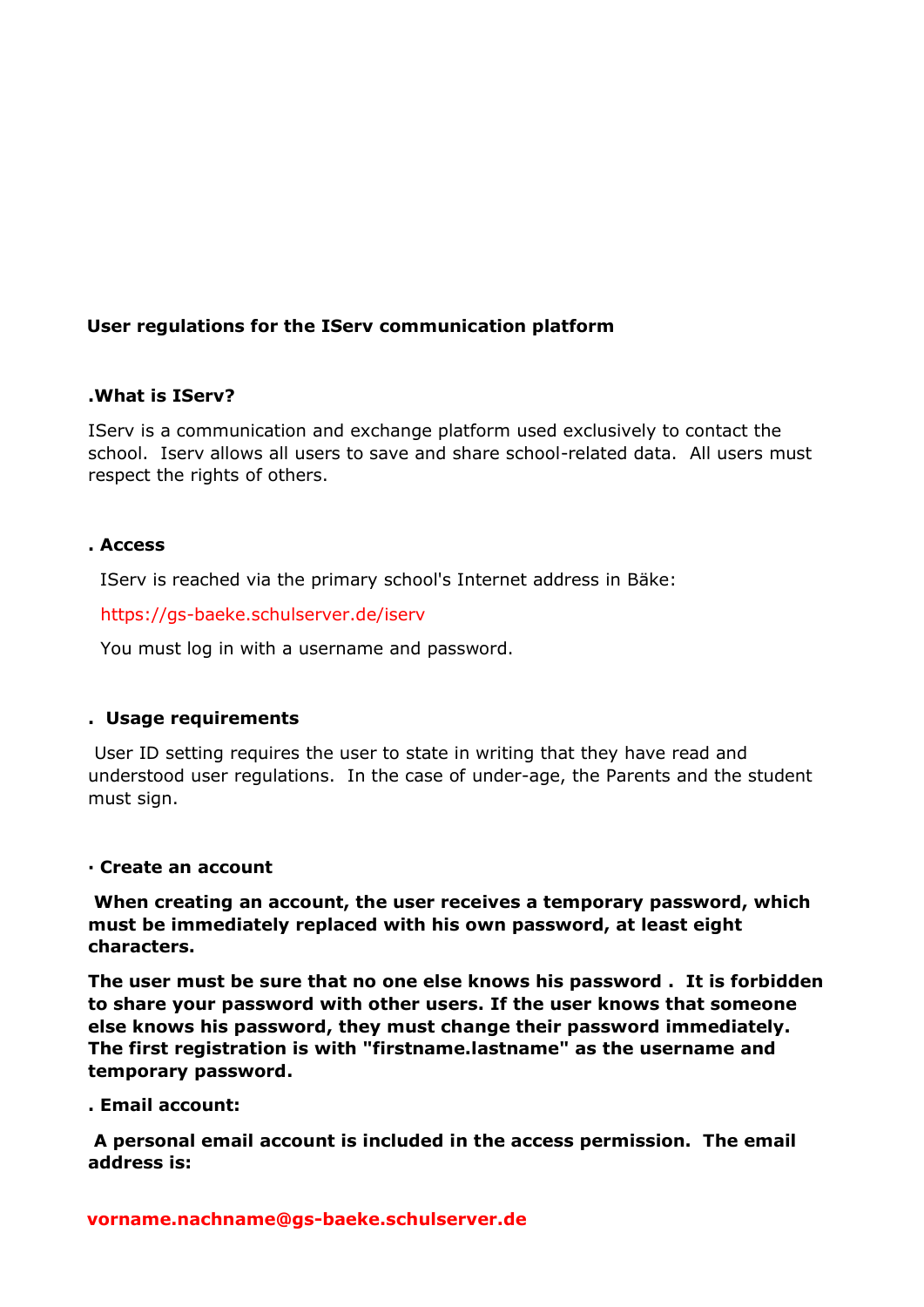**To ensure the easy operation of the email system, the following rules apply:**

- **It is forbidden to send group messages, spam, jokes or fake messages.**
- **The email address is only for internal use by the school.**

**● Usually sending or receiving emails to external mail services or forwarding other email accounts to an IServ account (or vice versa) is not possible and is not permitted.**

#### **Viruses**

The user keeps the system virus-free.

Care should be taken when opening unknown file attachments and when managing your own files taken from your home computer.

#### **Storage space**

Each user receives a personal hard disk space that can be used to store data and emails. No other use is allowed.

The user has no right to protect the personal data on the network from unauthorized access against the school - an der Bäke.This also applies to backups of data stored in the network without loss.

It is highly recommended to make backup copies to external data carriers. The confidentiality of data transmitted over the Internet cannot be guaranteed in any way. Making any information available on the Internet is equivalent to making it public. So there is no legal claim against the school -an der Bäke to protect this data from unauthorized access.

### **Safety and consequences in case of violation**

 All operations performed by the user after logging in are recorded by the server and can be tracked easily. The possibility of criminal and civil prosecution

The user is informed of any violations found.